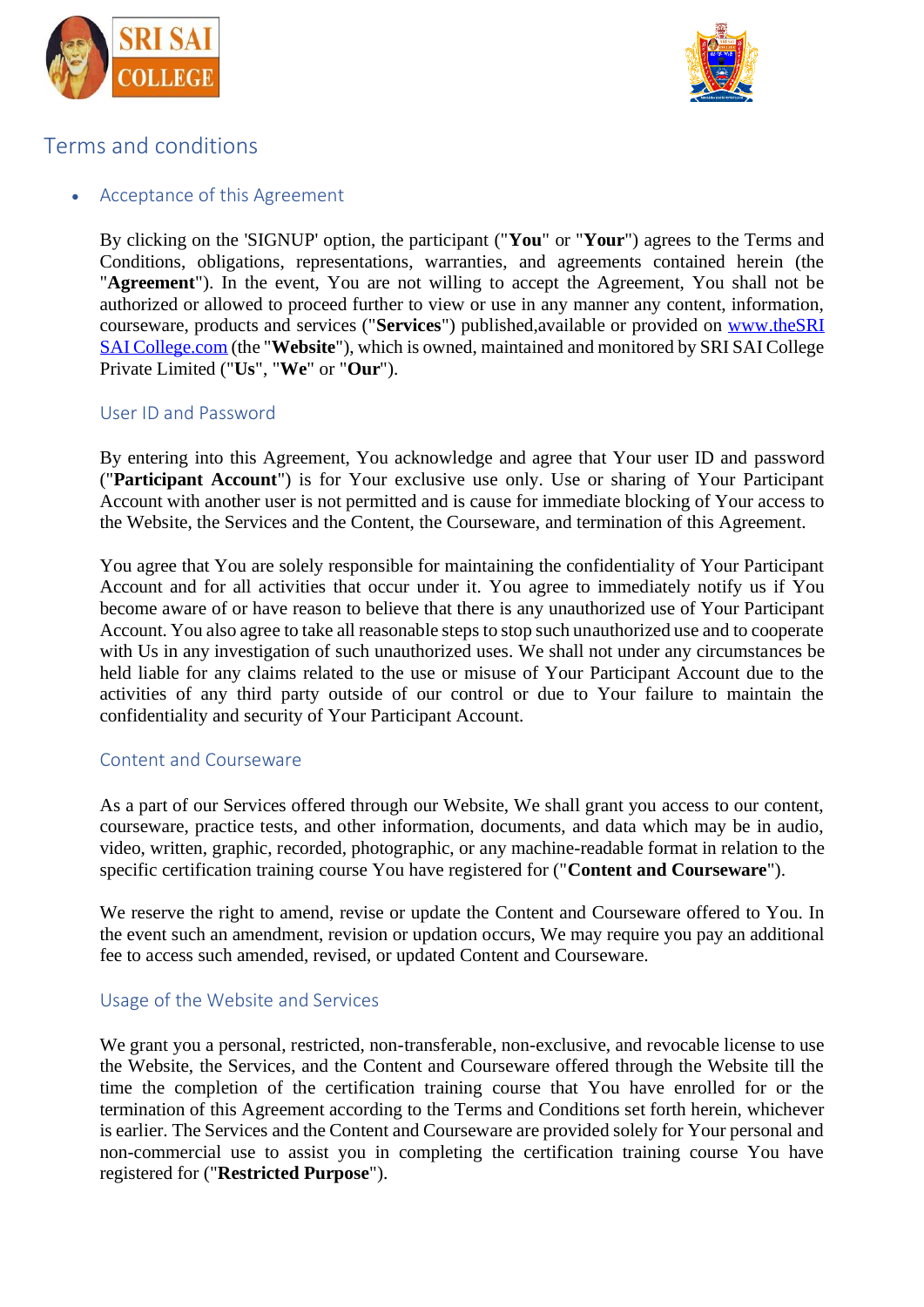



You are permitted online access to the Website, the Services, and the Content and Courseware and may download, save, or print the Content and Courseware solely for the Restricted Purpose.

You are not permitted to reproduce, transmit, distribute, sub-license, broadcast, disseminate, or prepare derivative works of the Content and Courseware, or any part thereof, in any manner or through any communication channels or means, for any purpose other than the Restricted Purpose, without Our prior written consent.

# Intellectual Property Rights

While You are granted a limited and non-exclusive right to use the Website, the Services, and the Content and Courseware for the Restricted Purpose as set forth in this Agreement, You acknowledge and agree that We are the sole and exclusive owner of the Website, the Services and the Content and Courseware and as such are vested with all Intellectual Property Rights and other proprietary rights in the Website, the Services, and the Content and Courseware.

You acknowledge and agree that this Agreement other than permitting You to use the Website, the Services, and the Content and Courseware for the Restricted Purpose does not convey to You in any manner or form any right, title or interest of a proprietary, or any other nature in the Website, the Services, and the Content and Courseware.

#### Usage of Personal Information of Participants

We reserve the right to feature Your picture in any photos, videos, or other promotional material used by Us. Further, We may use Your personal information to inform You about other certification training courses offered by Us. However, We shall not distribute or share Your personal information with any third party marketing database or disclose Your personal information to any third party except on a case-to-case basis after proper verification of such third party or if required under any applicable law.

#### Limitation of Liability

You expressly agree that use of the Website, the Services, and the Content and Courseware are at Your sole risk. We do not warrant that the Website or the Services or access to the Content and Courseware will be uninterrupted or error free; nor is there any warranty as to the results that may be obtained from the use of the Website, the Services or the Content and Courseware or as to the accuracy or reliability of any information provided through the Website, the Services, or the Content and Courseware. In no event will We or any person or entity involved in creating, producing, or distributing the Website, the Services, or the Content and Courseware be liable for any direct, indirect, incidental, special, or consequential damages arising out of the use of or inability to use the Website, the Services, or the Content and Courseware.

The disclaimer of liability contained in this clause applies to any and all damages or injury caused by any failure of performance, error, omission, interruption, deletion, defect, delay in operation or transmission, computer virus, communication line failure, theft or destruction or unauthorized access to, alteration of, or use of records or any other material, whether for breach of contract, negligence, or under any other cause of action.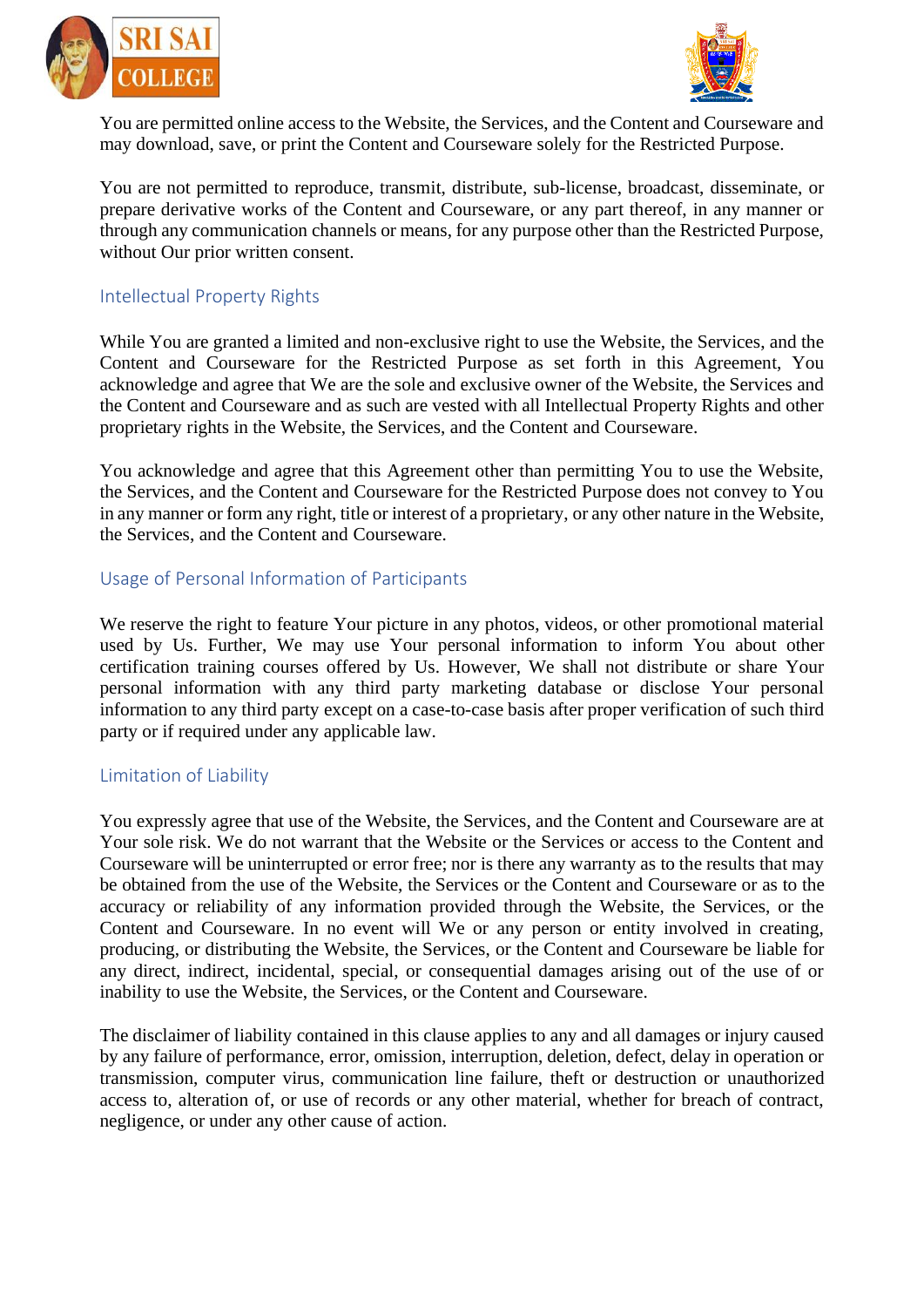



You hereby specifically acknowledge that We are not liable for any defamatory, offensive, wrongful, or illegal conduct of third parties, or other users of the Website, the Services or the Content and Courseware and that the risk of damage or injury from the foregoing rests entirely with each user.

You agree that Our liability or the liability of Our affiliates, directors, officers, employees, agents, and licensors, if any, arising out of any kind of legal claim (whether in contract, tort or otherwise) in any way connected with the Services or the Content and Courseware shall not exceed the fee you paid to Us for the particular certification training course.

# Term and Termination

This Agreement will become effective upon Your acceptance of the terms of this Agreement by Your clicking on the "I ACCEPT" button and, subject to the terms and conditions of this Agreement, will remain in effect till You maintain a current, fully paid up online Participant Account, or until terminated by Us, whichever is earlier.

We reserve the right to terminate this Agreement and block Your access to the Content and Courseware with immediate effect by sending a written notice through email to You to this effect ("**Immediate Termination Date**"), if such termination is made as a result of Your misrepresentation, default, misconduct, or breach of Your obligations related to or under this Agreement ("**Event of Default**"). On the occurrence of any Event of Default, We shall be authorized to exercise all the rights and remedies under this Agreement or applicable Law or available in equity to seek indemnification for any Loss or Claim resulting from any such Event of Default.

The provisions of clause 4.3, clause 7.2, clause 8 and clause 11 of this Agreement shall survive the termination of this Agreement.

# Indemnity

You agree to indemnify and hold Us, Our contractors, licensors, directors, officers, employees, and agents, harmless from and against any and all claims, losses, damages, liabilities, and expenses including attorneys' fees, arising out of Your unauthorized use of the Website, the Services, and the Content and Courseware or any violation or breach of this Agreement or any provisions hereof.

# Waiver

Neither failure nor delay on the part of any party to exercise any right, remedy, power, or privilege hereunder shall operate as a waiver thereof, or of the exercise of any other right, remedy, power, or privilege. No term of this Agreement shall be deemed waived, and no breach consented to, unless such waiver or consent shall be in writing and signed by the party claimed to have waived or consented. No waiver of any rights or consent to any breaches shall constitute a waiver of any other rights or consent to any other breach.

# Severability

In the event any provision of this Agreement is held invalid or unenforceable under the applicable laws of India, the remaining provisions shall continue in full force and effect, and the Agreement